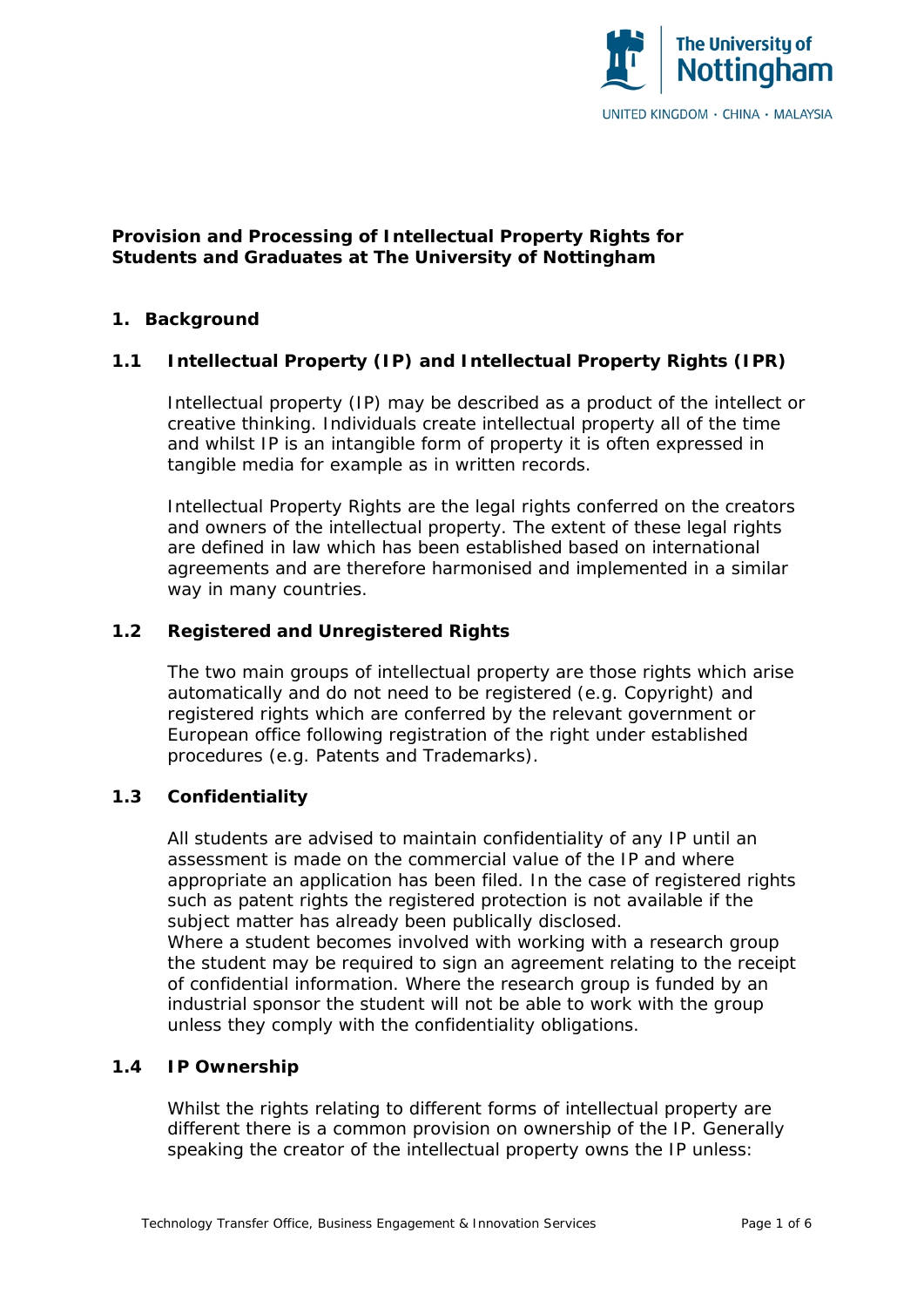

- a) It was created in the course of employment, in which case it is owned by the employer, or
- b) There is a legal contract which transfers the IP to a third party (e.g. Sponsor or Assignee)

Generally students are not employees of the University and they own the IP solely created by themselves .However this does not apply where the IP has been created jointly with other people or using facilities and other resources paid for by public funds or where a contractual arrangement exists which confers ownership rights on the IP created by the student.

## **1.5 Undergraduate Students and Postgraduate Students on Taught Courses (e.g. B.Sc or M.Sc)**

Normally an undergraduate or postgraduate student on a teaching course will own their own IP unless the student is sponsored or funded by an organization and the contractual arrangement with the organization transfers ownership of IP to the organization.

A student on a teaching course will normally have limited opportunity to create IP relating to their studies. However, on some courses the student may be involved in project work. Depending on the circumstances, the project work may involve working with other students, academic staff or other employees of the University. In these conditions IP created may be jointly owned between the collaborating parties. Many of the research groups are funded by research grants or industrial sponsorship with an expectation that arising IP will be protected and where possible commercially exploited. Consequently, the student may be requested to sign an agreement relating to confidentiality and IP prior to being allowed to work with the research group. The confidentiality provisions will not affect the ability of the student to submit a written project report and in the event that the student has contributed to IP which is later commercially exploited they will be receive the same revenue share as they would if they were an employee of the University, this is detailed in Section 5.

### **1.6 On Research Based Degrees (e.g. M Phil PhD, MSc)**

Postgraduate students studying for research based degrees will also own the IP created solely by themselves in the course of their studies unless a contractual arrangement exists with a sponsor or employer. However, these students are using publically funded facilities and working with academic staff predominantly their supervisors or other employees of the University so the University regulations require that the student shall assign any IP to the University if requested to do so. Usually the IP will have been created jointly between the student and University employees. When the University requests the student to assign the IP, it will enter a revenue sharing agreement with the student using the same scheme that applies to the University employees.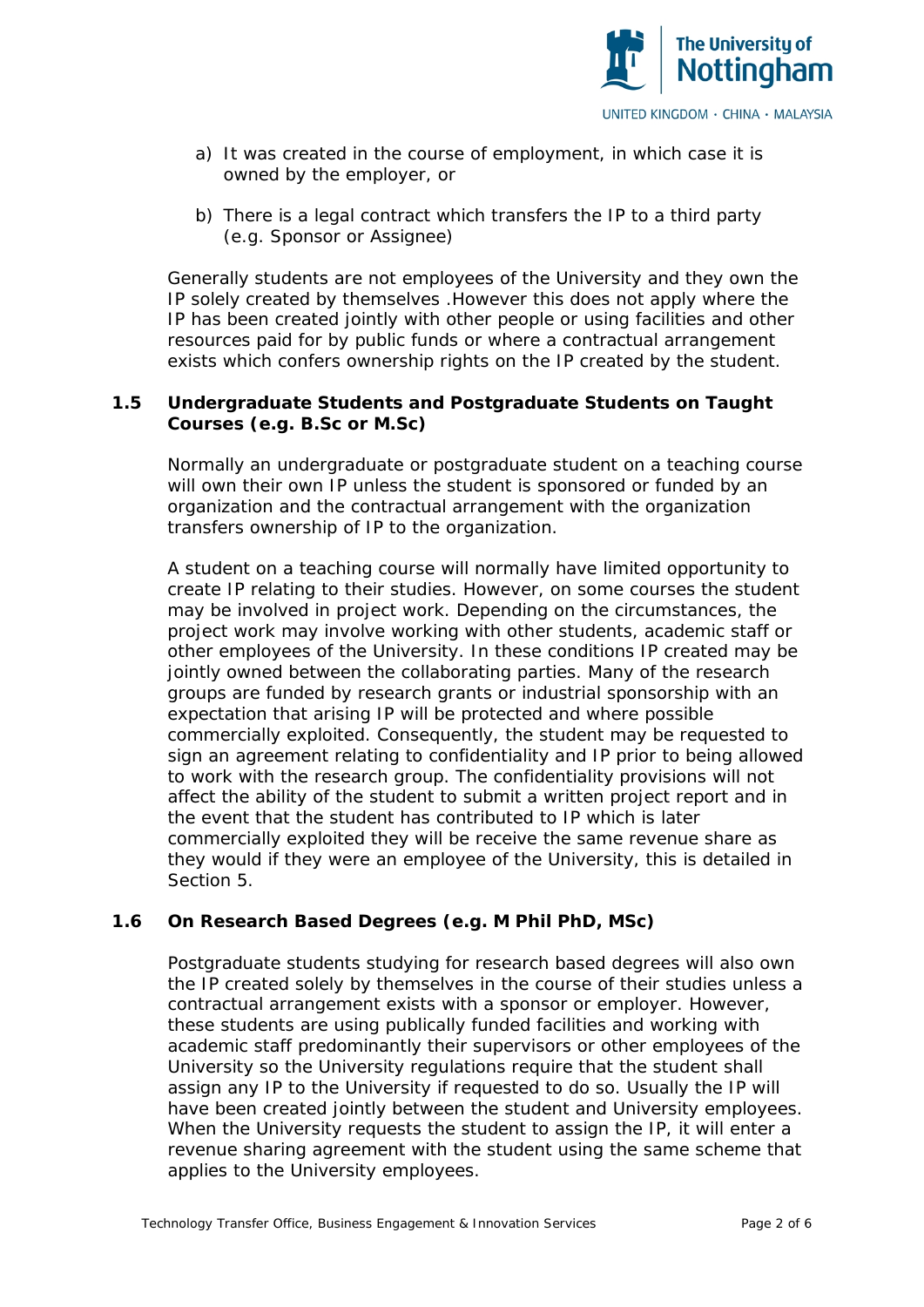

The University will request the assignment of the IP where:-

- a) The student is involved in a sponsored research project and the University has a contractual arrangement with the sponsor.
- b) The student has jointly created IP which has a commercial value and the University has decided to protect and exploit the IP.
- c) The student is the sole creator of the IP and the University technology transfer office leads in commercial exploitation of the IP.

The University will NOT request an assignment of the IP where:-

a) The student whilst registered for a research based postgraduate degree is conducting most of his work at his employers premises and is not using University resources or collaborating with University staff.

Where the student has reason to believe that their specific circumstances are such that an assignment of their IP is inappropriate they should contact the University IP Management group. Where the IP management group agree, they will provide a letter to the student or their employer summarizing the agreed position and where appropriate in exceptional circumstances waive the right to request an assignment.

### **1.7 Students undertaking work experience with industry.**

Where a student is obtaining work experience within industry or a commercial business they should be a written agreement to address the issues such as ownership of IP, use of background IP, confidentiality, publications and any other relevant contractual issues. Normally the contract will specify whether IP created in the course of work experience will be owned by the Company or student or the University.

### **1.8 Encouraging Enterprise**

The University policy on assignment of IP by the students is largely based on the reasons set out in section 6 of these guidelines. However the University does encourage enterprise and entrepreneurship by its students and any student who has a proposal for the exploitation of IP should contact the Technology Transfer group to discuss their proposed business plans.

# **1.9 Contacting IP Management Group**

The IP management group can be contacted through the Technology Transfer section of the Business Engagement and Innovation website or by contacting the e-mail [tto@nottingham.ac.uk](mailto:tto@nottingham.ac.uk)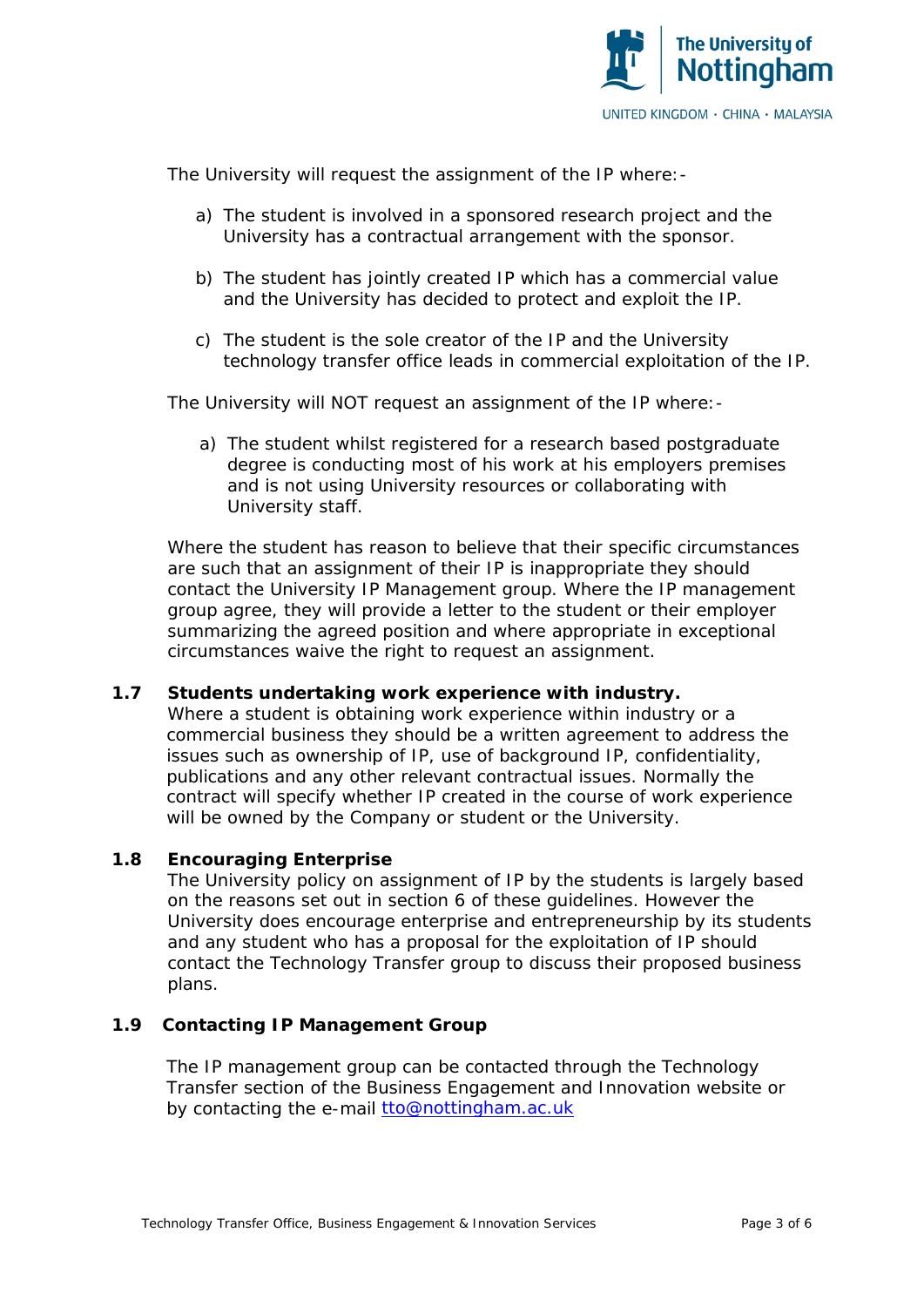

## **2. Forms of IPR**

To understand more about what is IPR, the different forms of IPR and how IPR can be protected, it is recommended you look at the following Intellectual Property Office site:-

<http://www.ipo.gov.uk/>

- **2.2** The types of student work which might be considered as IPR take a number of forms, including traditional written materials (such as course works, examination answers, reports, projects, learning logs, research logs), creative literary materials (prose and poetry), traditional artistic creations (in any artistic medium, including fine art, craftwork, sculpture, installation art, photography and film), digital artistic creations (digital graphics, sound, music), and composition work including the above.
- **2.3** In addition to the above material, students may also perform as part of their studies and/or assessment, and IPR may exist in such performances (such as musical and dramatic performances).

# **3. What the University Expects of you in Relation to IPR**

- **3.1** By signing your Registration Agreement with the University you are agreeing to do the following:
	- a) Disclose any invention or other IPR which you create whilst a student or graduate of the University to an appropriate authority at the University. This could either be your supervisor, Head of School, or the IP Team within Business Engagement & Innovation Services.
	- b) When required by the University, to assign or transfer any IPR to the University, assist the University in this process, agree to execute all papers necessary in connection with any patent application and execute separate assignments in connection with such applications as necessary.

### **4. Benefits for you as a Student or Graduate of the University**

**4.1** The University wants you as a student or graduate of the University to benefit from any IP you create which can be exploited or commercialised by the University. The University has resources and expertise in the Technology transfer office for the evaluation, protection and commercial exploitation of IP. This expertise is used for IP created by the academic staff and most student IP is jointly created with university employees.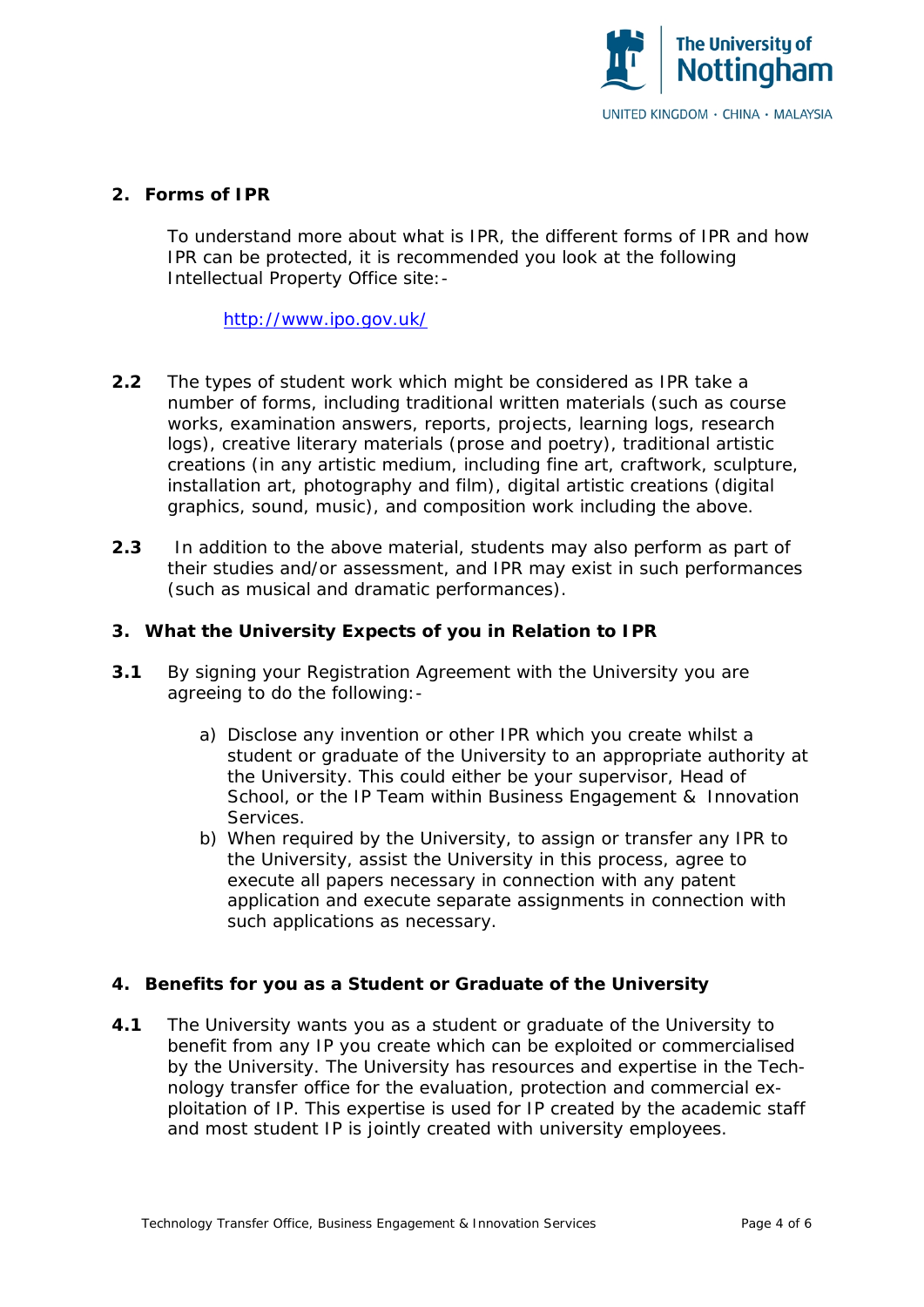

**4.2** By agreeing to assign your IPR to the University you will be entitled to the same benefits offered to employees of the University as contained within the Staff Handbook which states:-

> "Any costs incurred by the University in supporting the application, including staff costs, patent prosecution fees, development costs and the purchase of technical advice, shall be the first charge on any income arising.

> Where revenue is generated from the exploitation of IPR, as an incentive to inventors and at its discretion, any net benefit received by the University will be shared between the inventor, the School/Division and the University on the following terms, which shall be revised from time to time.

The first £25,000 of the aggregate net revenue shall be apportioned:

- 50% to the Inventor(s)
- 30% to the Inventor(s) Department/School(s)
- 20% to the central funds

Thereafter, the aggregate net revenue shall be apportioned:

- 40% to the Inventor(s)
- 20% to the Inventor(s) Department/School(s)
- 40% to the central funds."

### **5. Exceptions**

- **5.1** There are several exceptions to the regulation. A student or graduate of the University is not required to assign or transfer the IPR contained in any of the following:
	- a) A thesis produced solely by the student or graduate unless, in the sole opinion of the University, contained within the thesis there exists any IPR which the University is entitled to or needs to protect;
	- b) Scholarly texts, including research papers and textbooks.
- **5.2** Any monies accruing from the publication of such texts can also be retained by the student or graduate author.